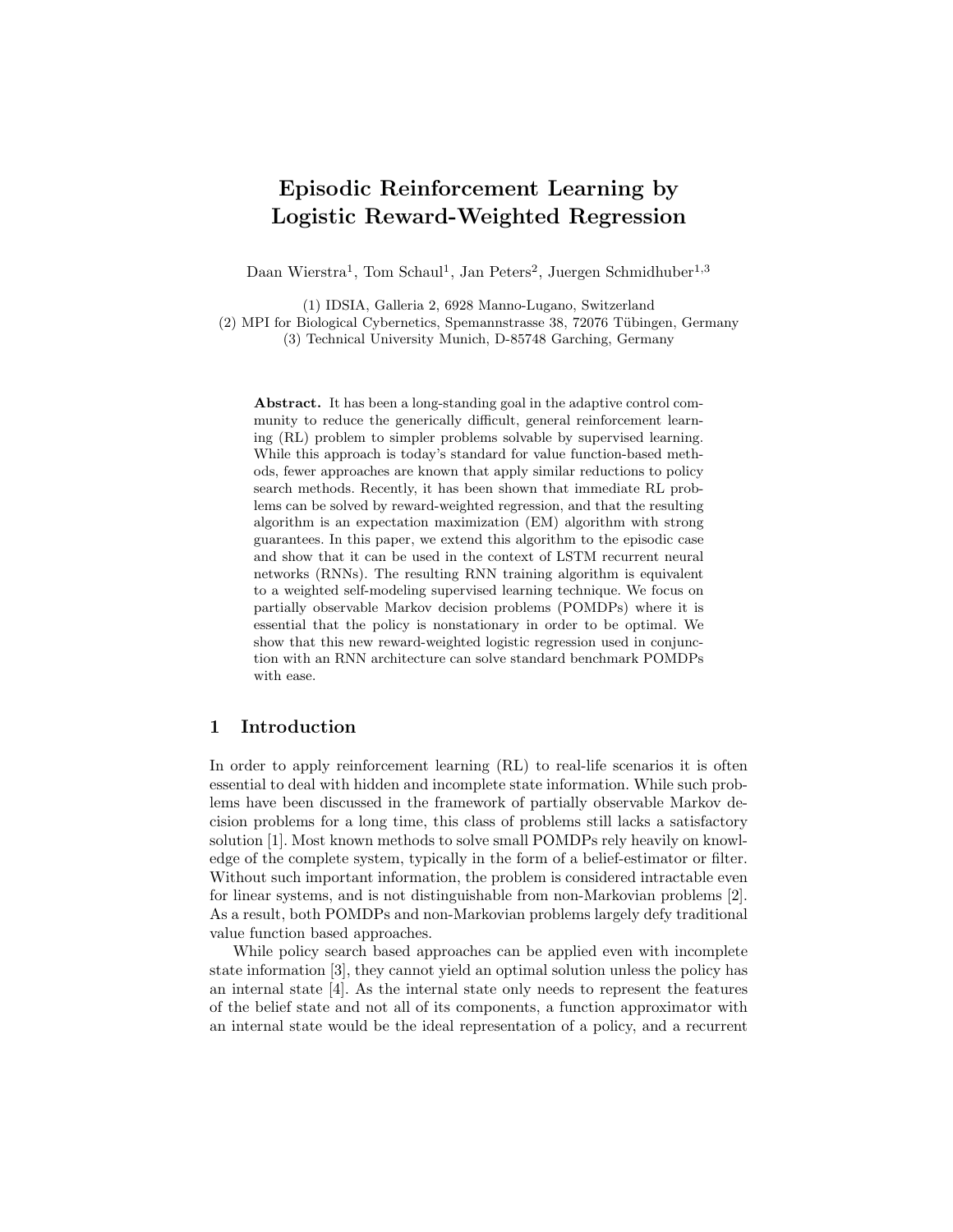neural network constitutes one of the few choices. It offers an internal state estimator as a natural component and is well-suited for unstructured domains.

However, the training of recurrent neural networks in the context of reinforcement learning is non-trivial as traditional methods often do not easily transfer to function approximators, and even if they do transfer, the resulting methods such as policy gradient algorithms do no longer employ the advantages of the strong results obtained for supervised learning. As a way out of this dilemma, we fall back onto a classical goal of reinforcement learning, i.e., we search for a way to reduce the reinforcement learning problem to a supervised learning problem where a multitude of methods exists for training recurrent neural networks. In order to do so, we re-evaluate the recent result in machine learning, that reinforcement learning can be reduced onto reward-weighted regression [5] which is a novel algorithm derived from Dayan & Hinton's [6] expectation maximization (EM) perspective on RL. We show that this approach generalizes from immediate rewards to episodic reinforcement learning to form Episodic Logistic Reward-Weighted Regression (ELRWR).

As a result, we obtain a novel, general learning method for memory-based policies such as recurrent neural networks in model-free partially observable environments, that is, a method that does not require prior knowledge of any of the dynamics of the problem setup. Using similar assumptions as in [5], we can show that episodic reinforcement learning can be solved as a utility-weighted nonlinear logistic regression problem in this context, which greatly accelerates the speed of learning. We obtain a reinforcement learning setup which is well-suited for training long short-term memory (LSTM) [7] recurrent neural networks, using the E-step of the algorithm to generate weightings for training the memory-capable LSTM network in the M-step. Intuitively, the network is trained to imitate or self-model its own actions, but with more successful episodes weighted more heavily than the unsuccessful ones, resulting in a convergence to an ever better policy. We evaluate ELRWR on a number of standard POMDP benchmarks, and show that this method provides a viable alternative to more traditional RL approaches.

# 2 Preliminaries

In this section, we will state our general problem, define our notation and briefly discuss long short-term memory (LSTM) recurrent neural networks.

#### 2.1 Reinforcement Learning – Generalized Problem Statement

First, let us introduce the RL framework used in this paper and the corresponding notation. The environment produces a state  $g_t$  at every time step. Transitions from state to state are governed by a probability function  $p(g_{t+1}|a_{1:t}, g_{1:t})$  unknown to the agent but dependent upon all previous actions  $a_{1:t}$  executed by the agent and all previous states  $g_{1:t}$  of the system. Let  $r_t$  be the reward assigned to the agent at time t, and let  $o_t$  be the corresponding observation produced by the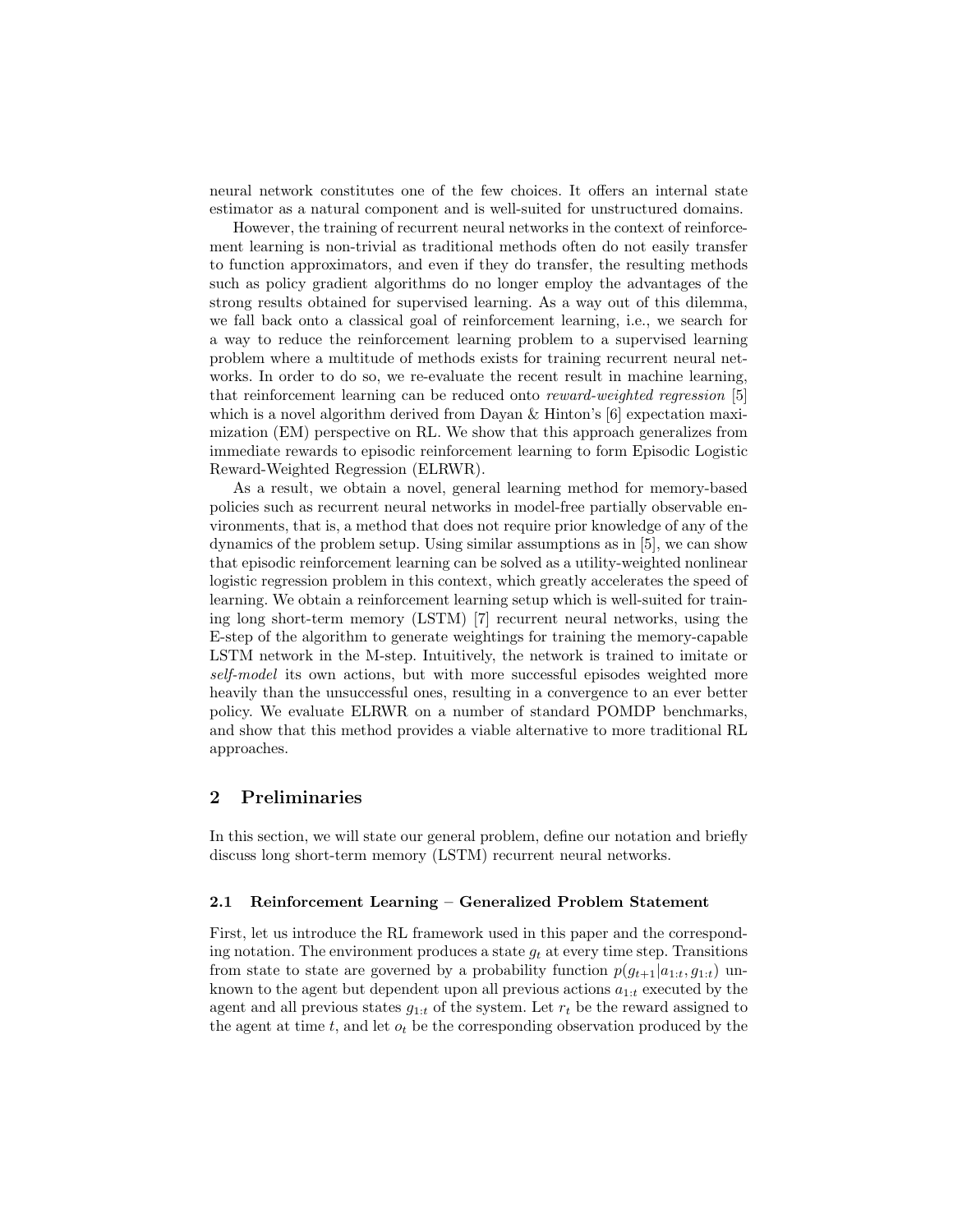environment. We assume that both quantities are governed by fixed distributions  $p(o|q)$  and  $p(r|q)$ , solely dependent on state g.

In the more general reinforcement learning setting, we require that the agent has a memory of the generated experience consisting of finite episodes. Such episodes are generated by the agent's operations on the (possibly stochastic) environment, executing action  $a_t$  at every time step t, after observing  $o_t$  which depends solely on  $q_t$ . Observation  $o_t$  includes special 'observation'  $r_t$  (the reward). We define the *observed history*<sup>1</sup>  $h_t$  as the string or vector of observations and actions up to moment t since the beginning of the episode:  $h_t =$  $\langle o_1, a_1, o_2, a_2, \ldots, o_{t-1}, a_{t-1}, o_t \rangle$ . The complete history H has finite length  $T(H)$ , and includes the unobserved states and is given by  $H_T = \langle h_T, g_{1:T} \rangle$ . At any time t, the statistic  $R_t = (1 - \gamma) \sum_{k=t}^{T(H)} r_k \gamma^{t-k-1}$  denotes the return at time t where  $0 < \gamma < 1$  denotes a discount factor.

The expectation of this return  $R_t$  at time  $t = 1$  is also the measure of quality of our policy and, thus, the objective of reinforcement learning is to determine a policy which is optimal with respect to the expected future discounted rewards or expected return

$$
J = E[R_1] = (1 - \gamma) \mathbf{E} \left[ \sum_{t=1}^{T} \gamma^t r_t \right].
$$
 (1)

An optimal or near-optimal policy in a non-Markovian or partially observable Markovian environment requires that the action  $a_t$  is taken depending on the entire preceding history. However, in most cases, we will not need to store the whole string of events but only sufficient statistics  $S(h_t)$  of the events which we call the internal memory of the agent's past. Thus, a stochastic policy  $\pi$ can be defined as  $\pi(a|h_t) = p(a|S(h_t); \theta)$ , implemented as a recurrent neural network (RNN) with weights  $\theta$  and stochastically interpretable output neurons implemented as a softmax layer. This produces a probability distribution over actions, from which actions  $a_t$  are drawn  $a_t \sim \pi(a|h_t)$ .

#### 2.2 LSTM Recurrent Neural Networks

RNNs have attracted some attention in the past decade because of their simplicity and potential power. However, though powerful in theory, they turn out to be quite limited in practice due to their inability to capture long-term time dependencies – they suffer from the problem of vanishing gradient [8], the fact that the gradient signal vanishes as the error signal is propagated back through time. Because of this, events more than 10 time steps apart can typically not be related.

One method purposely designed to avoid this problem is long short-term memory (LSTM) [7], which constitutes a special RNN architecture capable of capturing long term time dependencies. The defining feature of this architecture is that it consists of a number of memory cells, which can be used to store

<sup>&</sup>lt;sup>1</sup> Note that such histories are also called path or trajectory in the literature.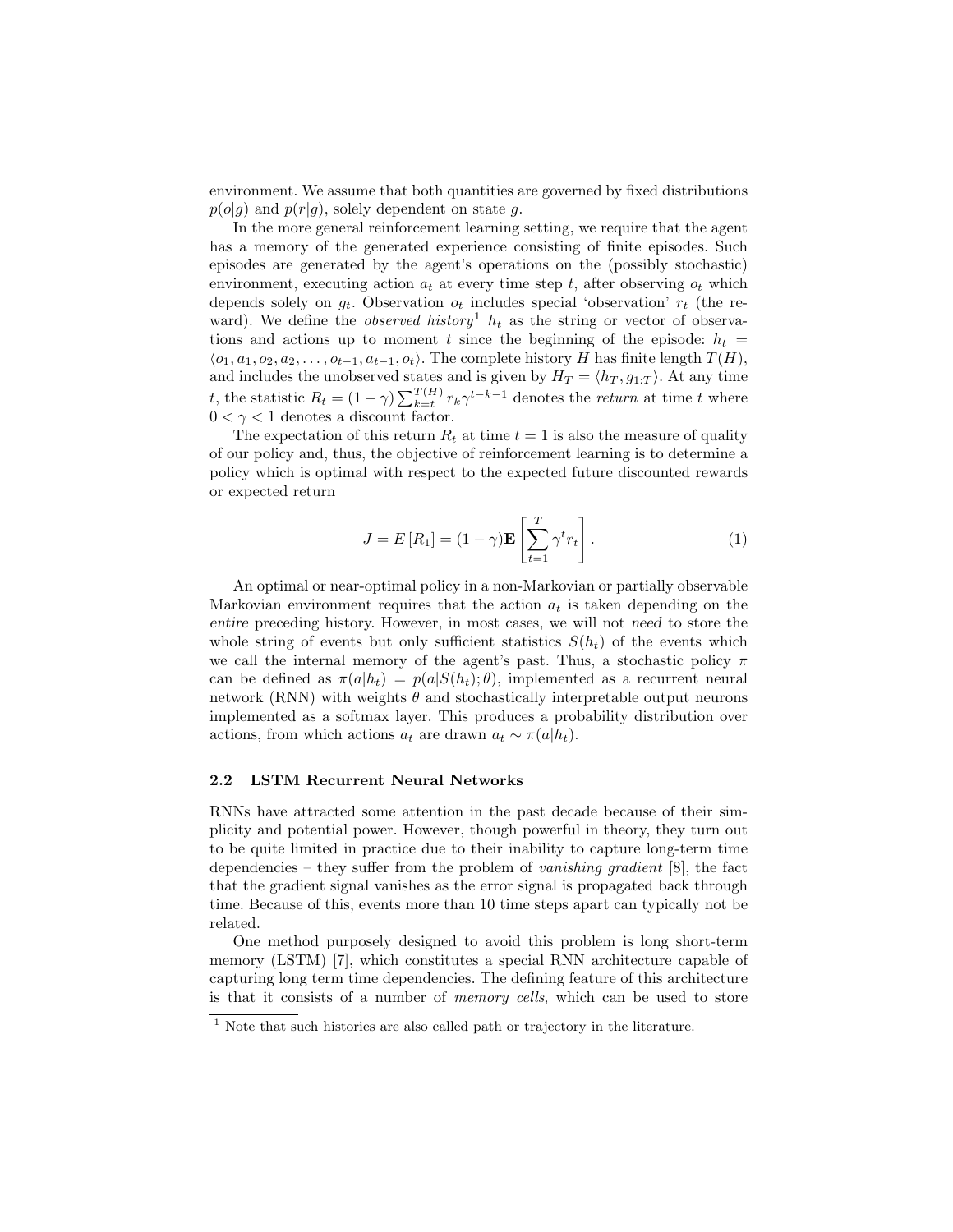activations for an arbitrarily long time. Access to the memory cell is gated by units that learn to open or close depending on the context.

LSTM networks have been shown to outperform other RNNs on numerous time series requiring the use of deep memory [9]. Therefore, they seem well-suited for usage in POMDP algorithms for complex tasks requiring deep memory. In the context of reinforcement learning, RNNs are usually used to predict value, however, we use them to *control* an agent directly, to represent a controller's policy which receives observations and produces action probabilities at every time step.

Our LSTM networks are trained using backpropagation through time (BPTT) [10], where sequences of  $\langle \text{input}, \text{target}, \text{weighting} \rangle$  samples are used to train the network to minimize a (weighted) error function.

# 3 Logistic Reward-Weighted Regression for Recurrent Neural Networks

Intuitively, it is clear that the general reinforcement learning problem is related to supervised learning problems as the policy should match previously taken motor commands such that episodes are more likely to be reproduced if they had a higher return. The network is trained to imitate or *self-model* its own actions, but with more successful episodes weighted more heavily than the unsuccessful ones, resulting in a convergence to an ever better policy. In this section, we will solidify this approach based on [5], and extend the previous results from a single-step, immediate reward scenario to the general episodic case.

We first discuss our basic assumptions and introduce reward-shaping. Subsequently, we show how a utility-weighted mean-squared error emerges from the general assumptions for an expectation maximization algorithm. Finally, we present the entire resulting algorithm.

#### 3.1 Optimizing Utility-transformed Returns

Let the return  $R(H)$  be some measure of the total reward accrued during a history (e.g.,  $R(H)$  could be the average of the rewards for the average reward case or the future discounted sum for the discounted case), and let  $p(H|\theta)$  be the probability of a history given policy-defining weights  $\theta$ , then the quantity the algorithm should be optimizing is the expected return

$$
J = \int_{H} p(H|\theta)R(H)dH.
$$
 (2)

This, in essence, indicates the expected return over all possible histories, weighted by their probabilities under policy  $\pi$ .

While a goal function such as found in Eq. (2) is sufficient in theory, algorithms which plainly optimize it have major disadvantages. They might be too aggressive when little experience is available, and converge prematurely to the best solution they have seen so far. On the opposite extreme, they might prove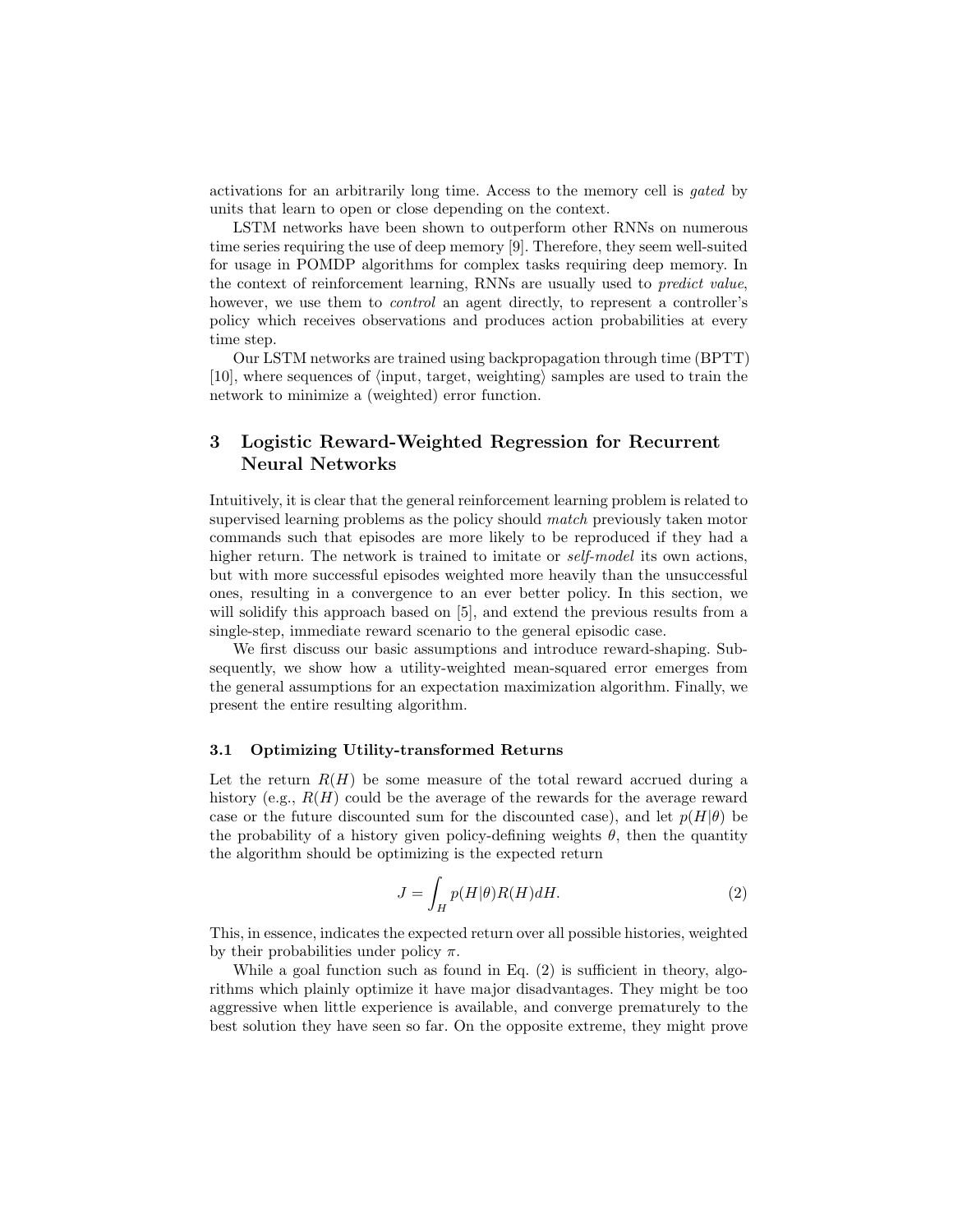to be too passive and be biased by less fortunate experiences. Trading off such problems has been a long-standing challenge in reinforcement learning. However, in decision theory, such problems are surprisingly well-understood [11]. In that framework it is common to introduce a so-called utility transformation  $u_{\tau}(R)$ which has to fulfill the requirement that it scales monotonically with  $R$ , is semipositive and integrates to a constant. Once a utility transformation is inserted, we obtain an expected utility function given by

$$
J_u(\theta) = \int p(H|\theta)u_\tau(R(H))\,dH.
$$
\n(3)

The utility function  $u_{\tau}(R)$  is an adjustment for the aggressiveness of the decision making algorithms, e.g., if it is concave, it's attitude is risk-averse while if it is convex, it will be more likely to consider a reward more than a coincidence. Obviously, it is of essential importance that this risk function is not manually tweaked but rather chosen such that its parameters  $\tau$  can be controlled adaptively in accordance with the learning algorithm.

In this paper, we will consider one simple utility transformation function, the soft-transform  $u_{\tau}(r) = \tau \exp(\tau r)$  also used in [5].

#### 3.2 Expectation Maximization for Reinforcement Learning

Analogously as in [5, 6], we can establish the lower bound

$$
\log J_u(\theta) = \log \int q(H) \frac{p(H|\theta)u_\tau(R(H))}{q(H)} dH \tag{4}
$$

$$
\geq \int q(H) \log \frac{p(H|\theta) u_{\tau}(R(H))}{q(H)} dH \tag{5}
$$

$$
= \int q(H) \left[ \log p(H|\theta) + \log u_{\tau} (R(H)) - \log q(H) \right] dH \tag{6}
$$

$$
=\mathcal{F}(q,\theta,\tau)\,,\tag{7}
$$

due to Jensen's inequality with the additional constraint  $0 = \int q(H) dH - 1$ . This points us to the following EM algorithm:

Proposition 1. An Expectation Maximization algorithm for optimizing both the expected utility as well as the reward-shaping is given by

$$
E\text{-Step: } q_{k+1}(H) = \frac{p(H|\theta)u_{\tau}(R(H))}{\int p(\tilde{H}|\theta)u_{\tau}\left(R(\tilde{H})\right)d\tilde{H}},\tag{8}
$$

$$
M\text{-}Step\,Policy: \ \theta_{k+1} = \arg\max_{\theta} \int q_{k+1}(H) \log p(H|\theta) dH, \qquad (9)
$$

$$
M\text{-Step Utility Addition: }\tau_{k+1} = \arg\max_{\tau} \int q_{k+1}(H) \log u_{\tau} (R(H)) dH. \tag{10}
$$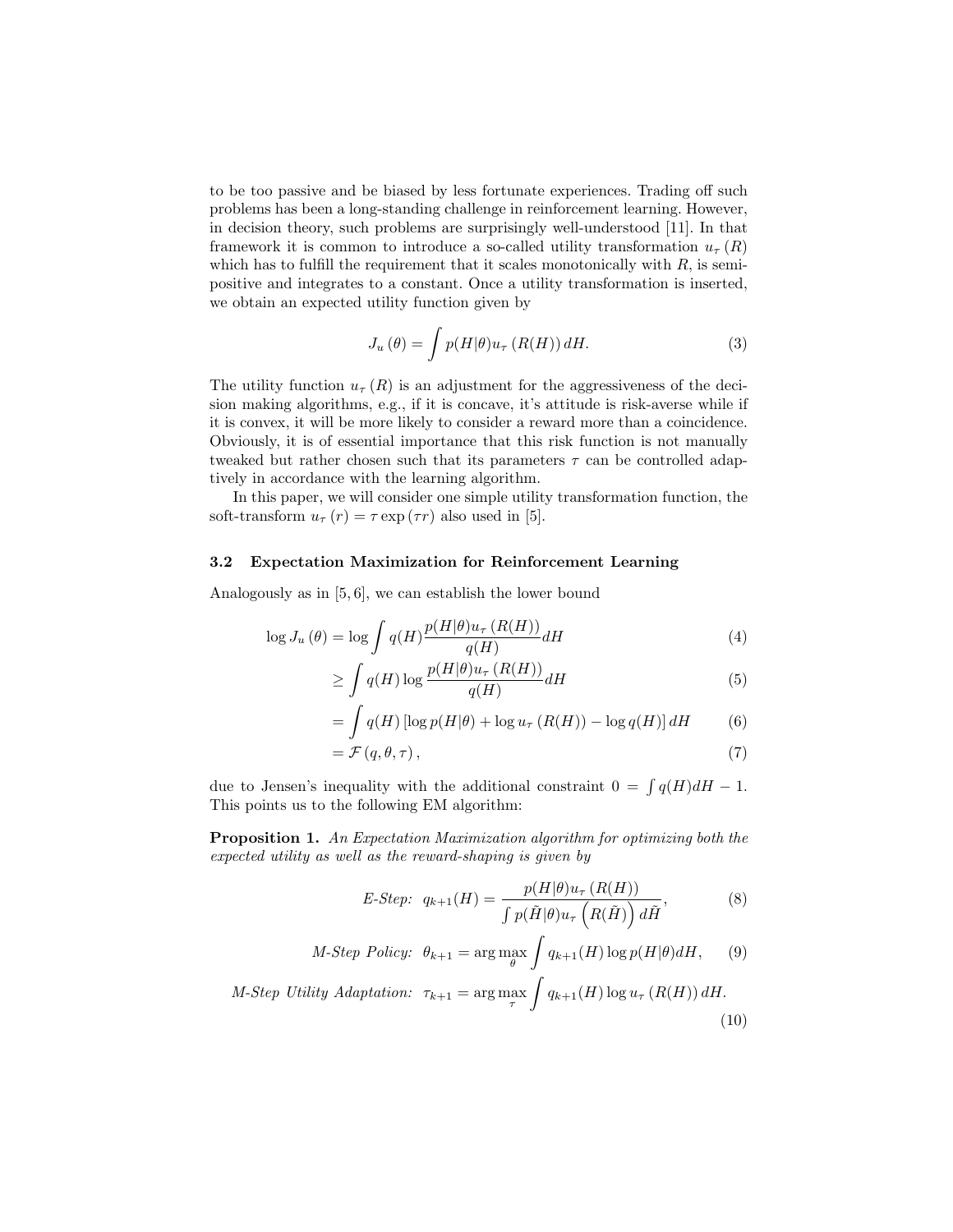*Proof.* The E-Step is given by  $q = \argmax_{\alpha} \mathcal{F}(q, \theta, \tau)$  while fulfilling the constraint  $0 = \int q(H) dH - 1$ . Thus, we have a Lagrangian  $L(\lambda, q) = \mathcal{F}(q, \theta, \tau) - \lambda$ . When differentiating  $L(\lambda, q)$  with respect to q and setting the derivative to zero, we obtain  $q^*(H) = p(H|\theta)u_\tau(R(H)) \exp(\lambda - 1)$ . We insert this back into the Lagrangian obtaining the dual function  $L(\lambda, q^*) = \int q^*(H) dH - \lambda$ . Thus, by setting  $dL(\lambda, q^*)/d\lambda = 0$ , we obtain  $\lambda = 1 - \log \int p(H|\theta)u_\tau(R(H)) dH$ , and solving for  $q^*$  implies Eq (8). The M-steps compute  $[\hat{\theta}_{k+1}, \tau_{k+1}]^T = \operatorname{argmax}_{\theta, \tau} \mathcal{F}(q_{k+1}, \theta, \tau)$ . We can maximize  $\mathcal{F}(q_{k+1}, \theta, \tau)$  for  $\theta, \tau$  independently, which yields Eqs. (9,10).

#### 3.3 The Utility-Weighted Error Function for the Episodic Case

For every reinforcement learning problem, we need to establish the cost function  $\mathcal{F}(q_{k+1}, \theta, \tau)$  and maximize it in order to derive an algorithm. For episodic reinforcement learning, we first need to recap the general settings. We can denote the probabilities  $p(H|\theta)$  of histories H by

$$
p(H|\theta) = p(\langle o_1, g_1 \rangle) \prod_{t=2}^{T(H)} p(\langle o_t, g_t \rangle | h_{t-1}, a_{t-1}, g_{1:t-1}) \pi(a_{t-1} | h_{t-1})
$$
 (11)

which are dependent on an unknown initial state and observation distribution  $p(\langle o_1, g_1 \rangle)$ , and on unknown state transition function  $p(g_{t+1}|a_{1:t}, g_{1:t})$ . However, the policy  $\pi(a_t|h_t)$  with parameters  $\theta$  is known, where  $h_t$  denotes the history which is collapsed into the hidden state of the network.

It is clear that the expectation step has to follow by simply replacing the expectations by sample averages. Thus, we have

$$
q_{k+1}(H_i) = \frac{u_{\tau}(R(H_i))}{\sum_{j=1}^{N} u_{\tau}(R(H_j))}
$$
(12)

as E-step. We define  $U_N = \sum_{j=1}^N u_{\tau} (R(H_j))$  as summed utility of all N histories.

The maximization or M-step of the algorithm requires optimizing  $\theta$  such that  $\mathcal{F}(q_{k+1}, \theta, \tau)$  is maximized. In order to optimize  $\theta$  we realize that the probability of a particular history is simply the product of all actions and observations given subhistories (Eq. 11). Taking the log of this expression transforms this large product into a sum

$$
\log p(H|\theta) = (\text{const}) + \sum_{t=1}^{T(H)} \log \pi(a_t|h_t)
$$
\n(13)

where most parts are not affected by policy-defining parameters  $\theta$ , i.e., are constant, since they are solely determined by the environment. Thus, when optimizing  $\theta$  we can ignore this constant and purely focus on the outputs of the policy, optimizing the expression

$$
\mathcal{F}(q_{k+1}, \theta, \tau) \propto \sum_{i=1}^{N} q_{k+1}(H_i) \log p(H_i|\theta) = \sum_{i=1}^{N} \frac{u_{\tau}(R(H_i))}{U_N} \sum_{t=1}^{T(i)} \log \pi(a_t^i|h_t^i),\tag{14}
$$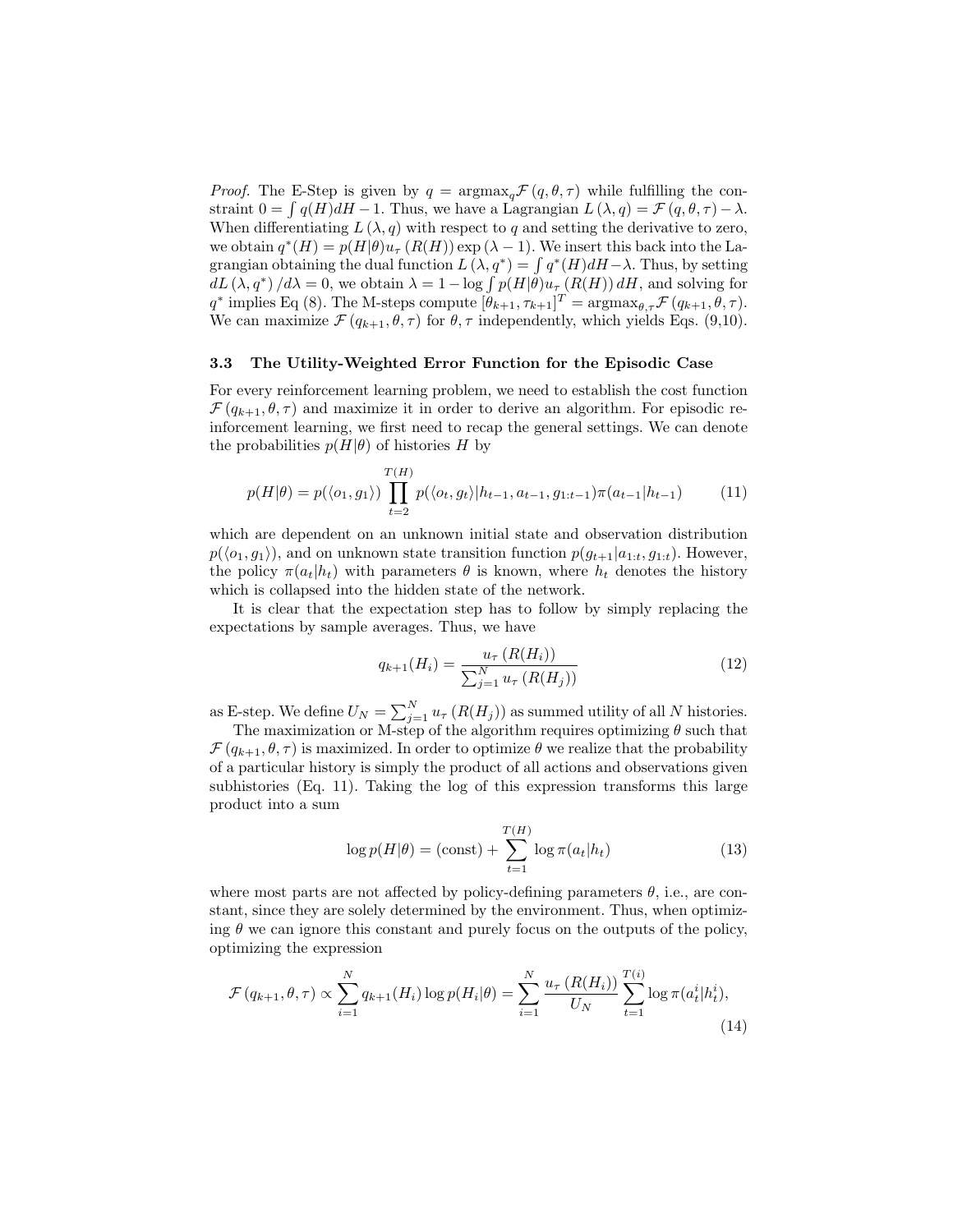where  $a_t^i$  denotes an action from the complete history i at time t and  $h_t^i$  denotes the collapsed history  $i$  up to time-step  $t$ .

#### 3.4 Logistic Reward-Weighted Regression for LSTMs

As we are interested in using recurrent neural networks as policies while avoiding the vanishing gradient problem, it is a logical choice that our policy  $\pi(a_t|h_t)$  with parameters  $\theta$  will be represented by a long short-term memory (LSTM) recurrent neural network. Here, we still condition on the the history  $h_t$  of our sequence up to time step  $t$  as it is collapsed into the hidden state of the network. We use a standard LSTM architecture where the discrete actions are drawn from a softmax output layer, that is, we have

$$
\pi(a_t|h_t) = \frac{\exp(f(a_t, h_t))}{\sum_{a=1}^A \exp(f(a, h_t))}
$$
\n(15)

for all A actions where the output of the neurons are  $f(a_t, h_t)$ . We can compute the cost function  $\mathcal{F}(q_{k+1}, \theta, \tau)$  for this policy and obtain the utility-weighted conditional likelihood function

$$
\mathcal{F}(q_{k+1}, \theta, \tau) = \sum_{i=1}^{N} \frac{u_{\tau}(R(H_i))}{U_N} \sum_{t=1}^{T(i)} \left( a_t^i f(a_t^i, h_t^i) - \log \sum_{a=1}^{A} \exp(f(a, h_t)) \right). \tag{16}
$$

This optimization problem is equivalent to a weighted version of logistic regression [12]. As  $f(a, h_t)$  is linear in the parameters of the output layer, these can be optimized directly. The hidden state related parameters of  $f(a, h_t)$  can be optimized using backpropagation through time (BPTT) of the LSTM architecture. Both linear and nonlinear logistic regression problems cannot be solved in one single shot. Nevertheless, it is straightforward to show that the secondorder expansion simply yields a linear regression problem which is equivalent to a Newton-Rapheson step on the utility-weighted conditional likelihood. As a result, we have an approximate regression problem

$$
\mathcal{F}(q_{k+1}, \theta, \tau) \approx \sum_{i=1}^{N} \frac{u_{\tau} (R(H_i))}{U_N} \sum_{t=1}^{T(i)} \left( a_t^i - \pi(a_t^i | h_t^i) \right)^2, \tag{17}
$$

which is exactly the utility-weighted squared error. Optimizing this expression by gradient descent allows us to use standard methods for determining the optimum. Nevertheless, there is a large difference in comparison to regular rewardweighted regression where the regression step can only be performed once – instead we can perform multiple BPTT training steps until convergence. In order to prevent overfitting we use the common technique of early stopping, assigning the sample histories to two separate batches for training and validation. While this supervised training scheme requires a relatively large demand in computation per sample history, it also reduces the number of episodes necessary for the policy to converge. Lastly, the update of  $\tau$  optimizing Eq. 8 follows [5] as  $\tau_{k+1} = \frac{\sum_{i=1}^{N} u_{\tau}(R(H_i))}{\sum_{i=1}^{N} u_{\tau}(R(H_i))R(H_i)}$  The complete algorithm pseudocode is displayed in Algorithm<sup>1</sup>.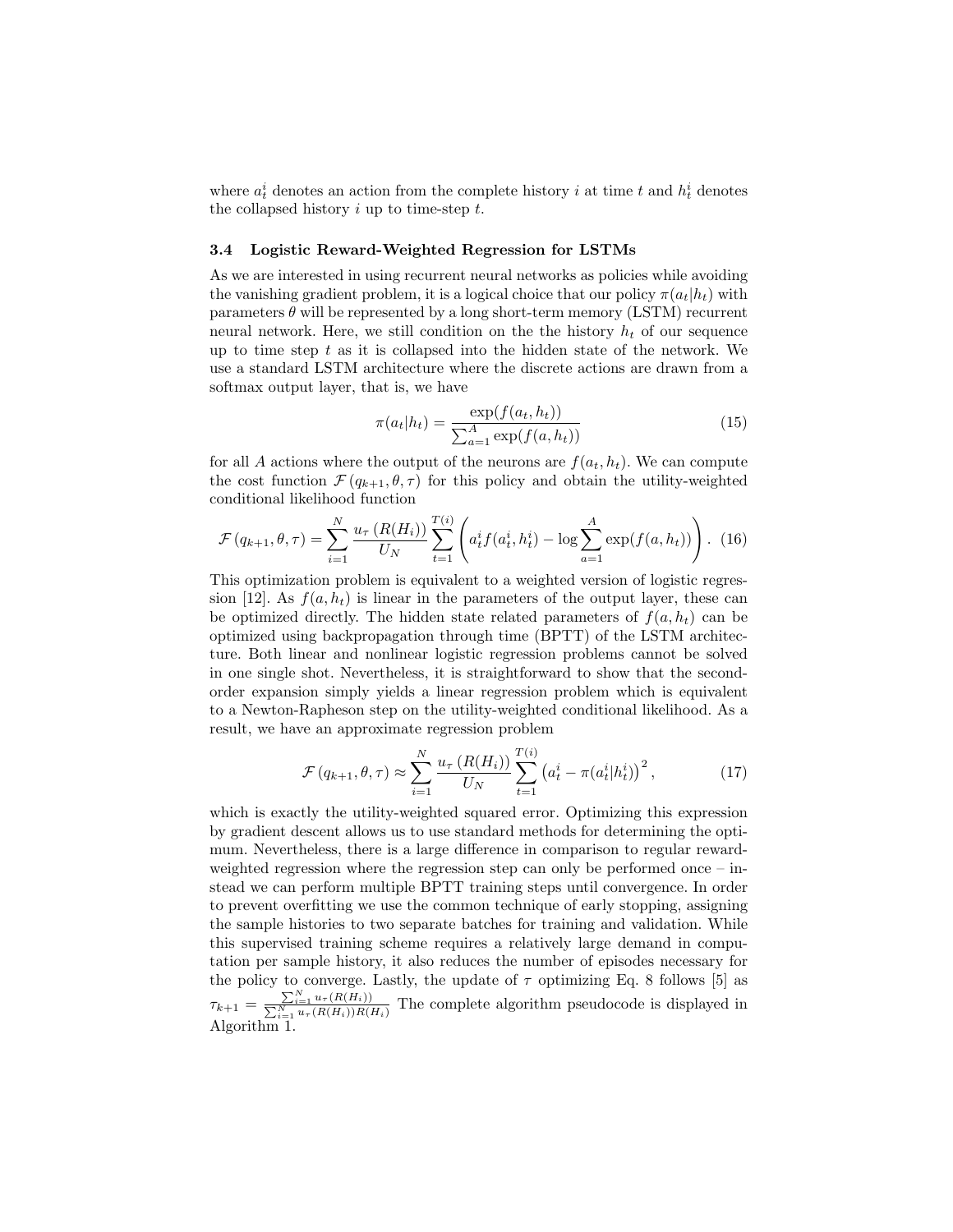#### Algorithm 1 Episodic Logistic Reward-Weighted Regression

Initialize  $\theta$ , training batch size N,  $\tau = 1$ ,  $k = 1$ . repeat for  $i = 1...N$  do Sample episode  $H_i = \langle o_1, a_1, o_2, a_2, \ldots, o_{T-1}, a_{T-1}, o_T \rangle$  using policy  $\pi$ . Evaluate return for  $t = 1 : R(H_i)$ . Compute utility of  $H_i$  as  $u_\tau(R(H_i)).$ end for Train weights  $\theta$  of policy  $\pi$  until convergence with BPTT to minimize  $\mathcal{F}\left(q_{k+1}, \theta, \tau\right) \approx \sum^{N}_{n}$  $i=1$  $u_{\tau}\left(R(H_i)\right)$  $U_N$  $\sum_{i=1}^{T(i)}$  $t=1$  $\left(a_t^i - \pi(a_t^i|h_t^i)\right)^2$ using validation sample histories for early stopping. Recompute  $\tau \leftarrow \frac{\sum_{i=1}^{N} u_{\tau}(R(H_i))}{\sum_{i=1}^{N} u_{\tau}(R(H_i))}$  $\frac{\sum_{i=1}^N u_{\tau}(R(H_i))}{\sum_{i=1}^N u_{\tau}(R(H_i))R(H_i)}$  $k \leftarrow k + 1$ until stopping criterion is met

### 4 Experiments

We experimented on 5 small POMDP benchmarks commonly used in the literature. The CheeseMaze, Tiger problem, Shuttle Docking benchmark and the 4x3Maze [13, 14] are all classic POMDP problems which range from 2 to 11 states, with 2 to 7 observations. The last experiment was the T-maze [15], which was designed to test an RL algorithm's ability to correlate events far apart in history. It involves having to *learn* to remember the observation from the first time step until the episode ends. Its difficulty, depending on corridor lengths, can be adjusted. We investigated the T-Maze with corridor lengths 3, 5 and 7.

The policy was represented as an LSTM network, with input layer size dependent on the observation dimension, a hidden layer containing 2 LSTM memory cells, and a softmax output layer with size dependent on the number of actions applicable to the environment. The only tunable parameter, batch size  $N$ , was always set to 30, except for the CheeseMaze and the T-Maze, where it was set to 75. It was found that the algorithm is very robust to the particular setting of this parameter. One third of all batch sample episodes was used for validation in our early stopping scheme to prevent overfitting.

The specific settings for weighted supervised learning are of minor importance (assuming that the number of episodes determines performance), since we train every batch until (early stopping) convergence. Concretely, the LSTM network was initialized with weights uniformly distributed between -0.1 and 0.1. It was trained with BPTT using learning rate 0.002 and momentum 0.95, while weightings were used that are proportional to the self-adapting soft-transform  $u_{\tau}(r) = \tau \exp(\tau r)$ , but normalized such that the maximal weighting in every batch was always 1. All experiments consisted of 100 consecutive EM-steps, and were repeated 25 times to gain sufficient statistics.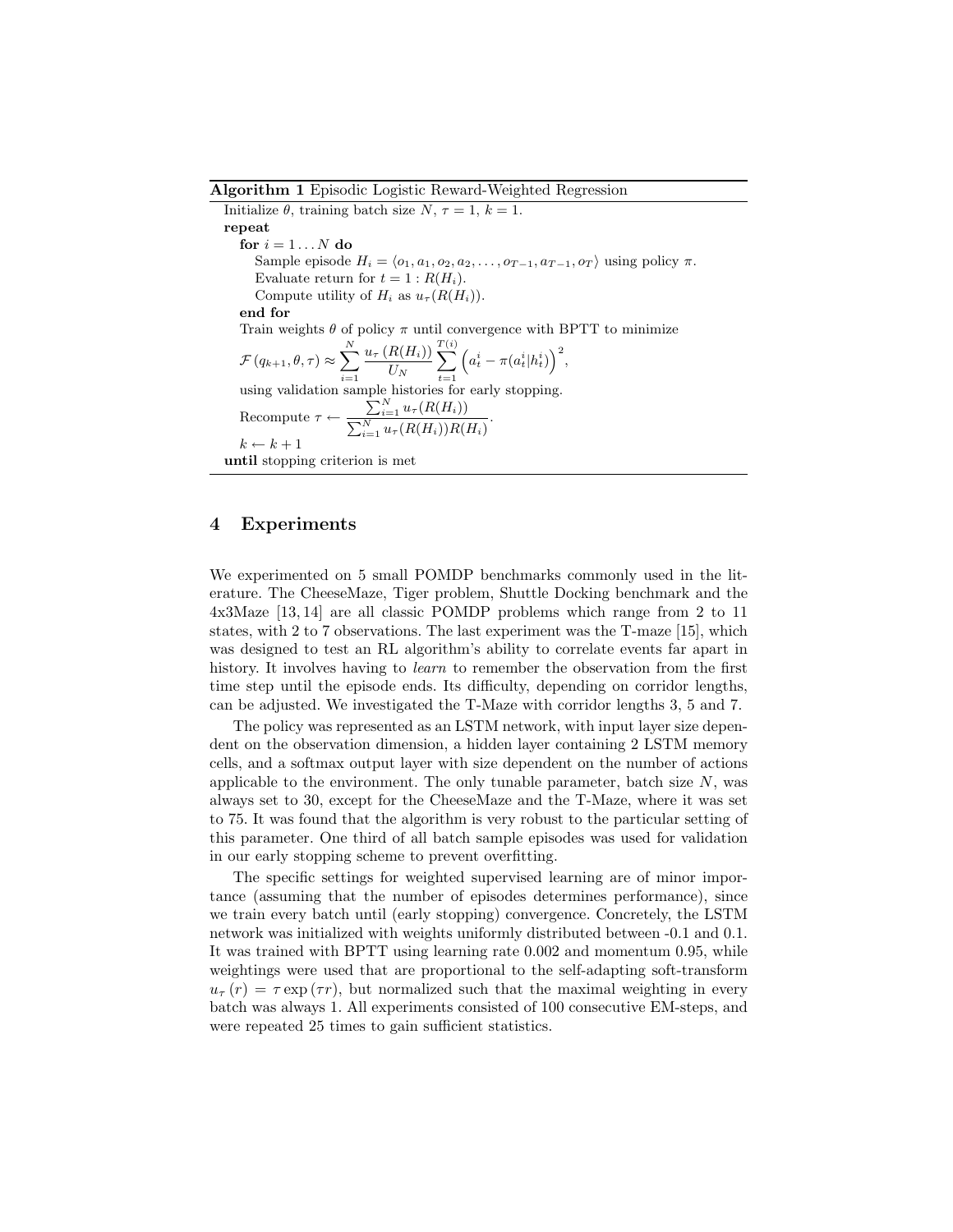Table 1. This table shows results averaged over 25 runs. Displayed are the average rewards and std. deviations obtained for the trained policy (Normal) after 100 EM steps, its greedy variant (Greedy) which always takes the learned policy's most likely action, the optimal policy manually calculated for each problem (Optimal), and a randomized policy (Random) as a reference. Shown results include statistics for T-Mazes with corridor lengths 3, 5 and 7.

| Policy              | Optimal | Random | Normal          | Greedy          |
|---------------------|---------|--------|-----------------|-----------------|
| Tiger               | 6.7     | -36    | $-6.5 \pm 4.9$  | $-5.7 \pm 7.4$  |
| ShuttleDocking      | 1.69    | $-.31$ | $.709 \pm .059$ | $0.0 \pm 0.0$   |
| 4x3Maze             | .27     | .056   | $.240 \pm .085$ | $.246 \pm .092$ |
| CheeseMaze          | .257    | .072   | $.177 \pm .032$ | $.212 + .057$   |
| T-Maze3             | 1.0     | .166   | $.917 \pm .043$ | $1.0 \pm 0.0$   |
| T-Maze <sub>5</sub> | 0.666   | .046   | $.615 \pm .032$ | $.662 \pm .021$ |
| T-Maze7             | 0.5     | .002   | $.463 \pm .008$ | $.484 \pm .090$ |

The results are shown in Table 1, which includes both the results for a random policy and the manually calculated optimal policy for each task as a reference. We can see that all problems converged quickly to a good solution, except for the Shuttle Docking benchmark where 13 out of 25 runs failed to converge to an acceptable solution. This might be due to the problem's inherently stochastic nature, which possibly induces the algorithm to converge prematurely. The T-Maze results are significantly less impressive than found in [15] and [4], where corridor lengths of 70 and 90 are reached. However, the result of solving T-Maze length 7 in less than 100 EM steps with batch size 75 constitutes a competitive result.

Good results were obtained without any fine tuning. This encourages us to expect that extensions of the approach will produce a rather general POMDP solver. Such extensions could include the properly re-weighted reuse of information from previous batches, resetting network weights for every EM step, and various improvements to the supervised learning scheme. Future research will include the investigation of the possibility of the use of value-functions and the time-specific reward-attributions to alleviate the credit assignment problem, by shifting responsibilities from entire sequences to single actions.

### 5 Conclusion

In this paper we introduced a novel, surprisingly simple EM-derived episodic reinforcement learning algorithm that learns from temporally delayed rewards. The method can learn to deal with partially observable environments by using long short-term memory, the parameters of which are updated using utilityweighted logistic regression as training method. The successful application of this algorithm to a number of POMDP benchmarks shows that reward-weighted regression is a promising approach for episodic reinforcement learning, even in non-Markovian settings.